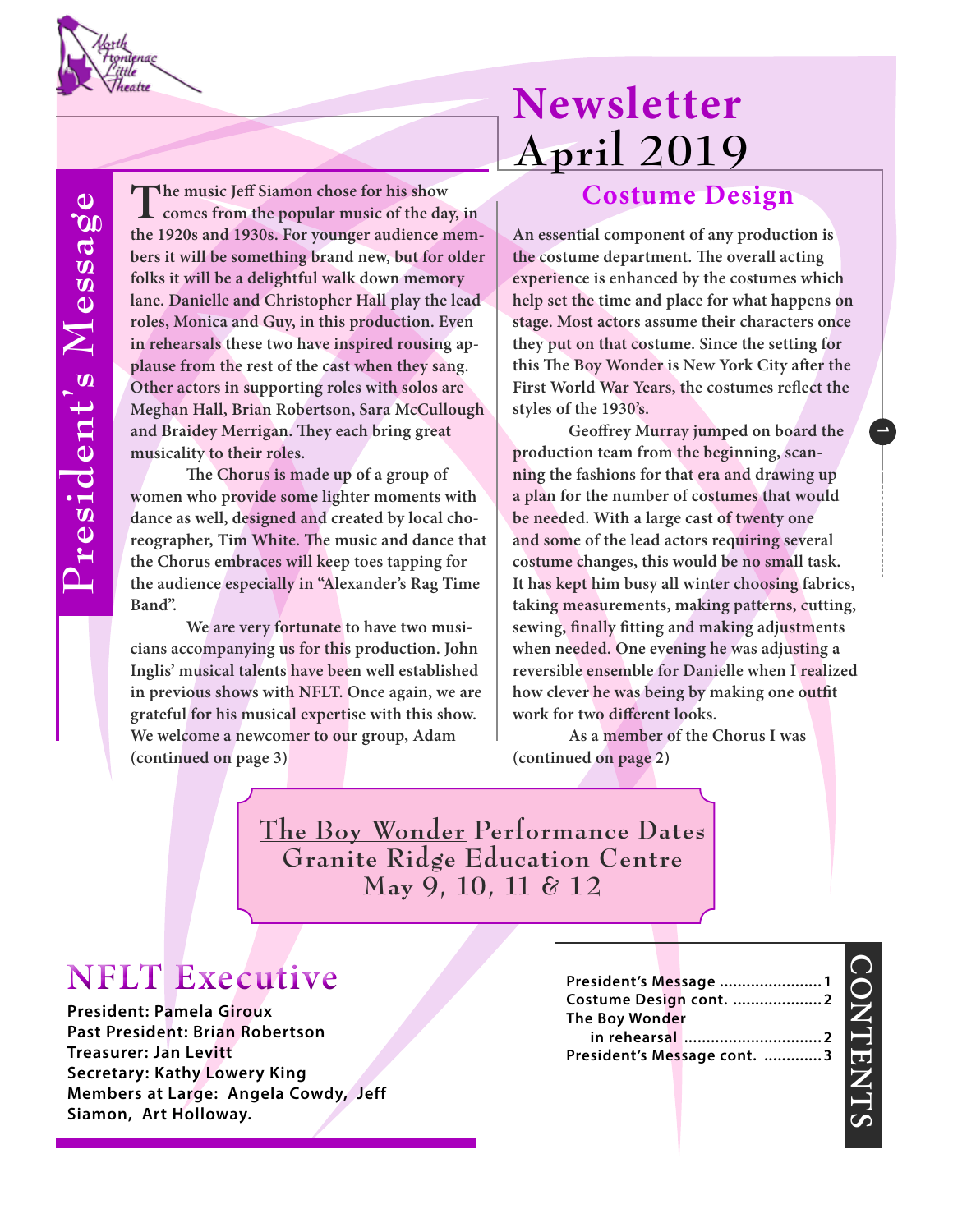### **April 2019**



**in rehearsal ...**



Terence Martin (Greg Morris) and Eddie Bradshaw (Marc Veno)

#### **Costume Design (cont.)**

**thrilled with our dresses which he adapted to a variety of sizes and ages. He pulled it off with flair comparable to what one might expect to see on a stage at Stratford.** 

**As a fashion designer Geoffrey has interpreted the styles of this era to complement the portrayal of the actor's character more fully. The visual appeal of his creations is quite stunning and may evoke in some people feelings of nostalgia for that time and the music that was popular back in the day. Geoff has contributed his considerable talent and skills for NFLT in the past, most notably in "A Midsummer Night's Dream", "Nunsense", "Annie", and "Pinocchio". Once again, he has delivered with a creative collection of costumes worthy of a round of applause. Thank you Geoffrey for all your volunteer hours at that sewing machine!**



Guy Martin (Christopher Hall) and Monica Jones (Danielle Hall)



Meghan Hall (Mitzi), Brian Robertson (Victor Sands), Virginia Beckett (Chorus Girl), Joan Hollywood, Pam Giroux, Sarah Mc-Cullough (Summer Storm), Carol Morris